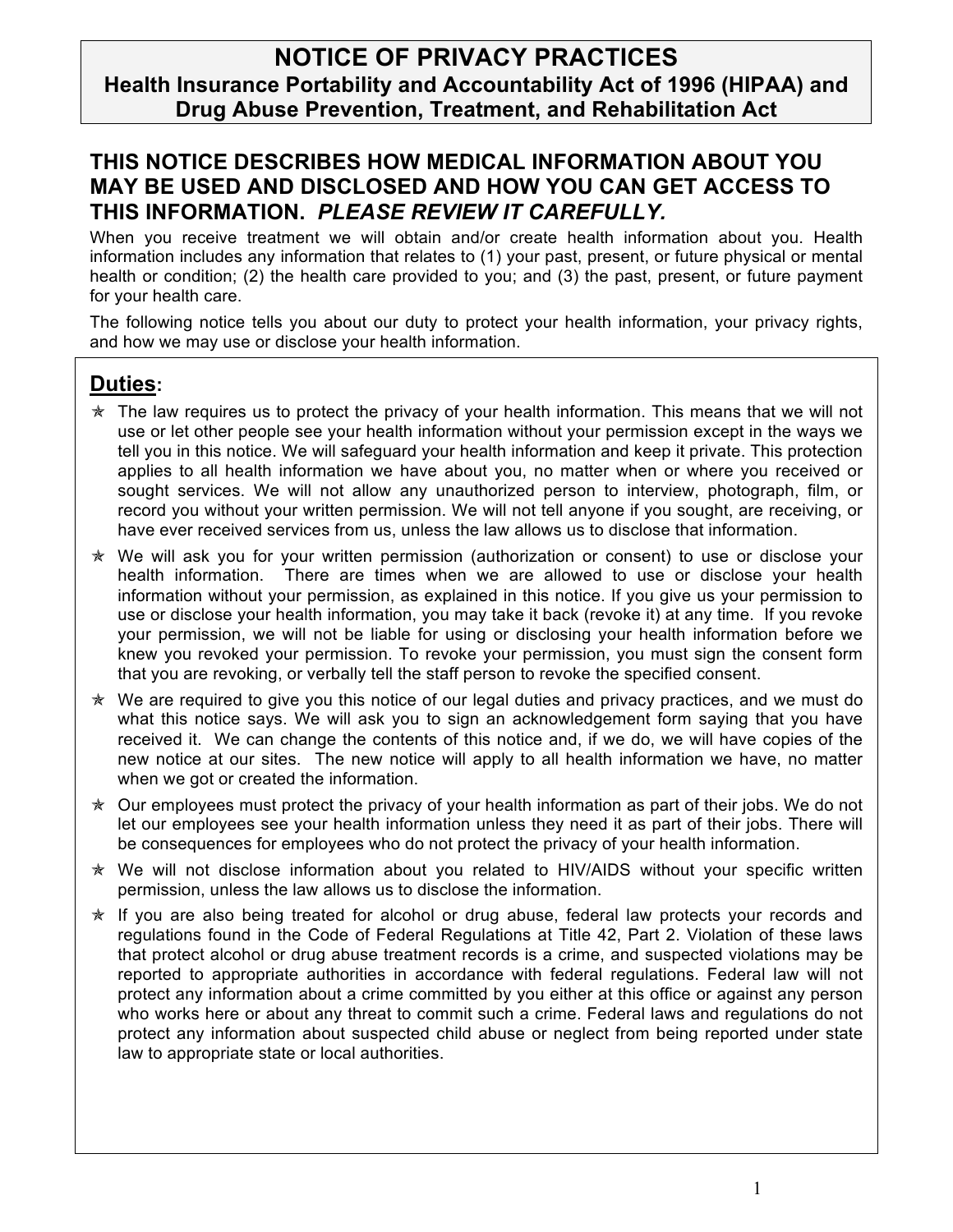# **Your Privacy Rights:**

- $\star$  You can look at or get a copy of the health information that we have about you. There are some reasons why we will not let you see or get a copy of your health information, and if we deny your request we will tell you why. You can appeal our decision in some situations. You can choose to get a summary of your health information instead of a copy. If you want a summary or a copy of your health information, you may have to pay a reasonable fee for it.
- $\star$  You can ask us to correct information in your records if you think the information is wrong. We will not destroy or change our records, but we will add the correct information to your records and make a note in your records that you have provided the information.
- $\star$  You can get a list of when we have given health information about you to other people in the last six years. The list will not include disclosures for treatment, payment, health care operations, national security, law enforcement, or disclosures where you gave your permission. The list will not include disclosures made before April 14, 2003. There will be no charge for one list per year.
- $*$  You can ask us to limit some of the ways we use or share your health information. We will consider your request, but the law does not require us to agree to it. If we do agree, we will put the agreement in writing and follow it, except in case of emergency. We cannot agree to limit the uses or sharing of information that are required by law.
- $\star$  You can ask us to contact you at a different place or in some other way. We will agree to your request as long as it is reasonable.
- $\star$  You can get a copy of this notice any time you ask for it.

### **Treatment, Payment, and Health Care Operations:**

We may use or disclose your health information to provide care to you, to obtain payment for that care, or for our own health care operations.

**Treatment**: We can use or disclose your health information to provide, coordinate, or manage health care or related services. This includes providing care to you, consulting with another health care provider about you, and referring you to another health care provider. For example, we may contact you to remind you of an appointment or to offer treatment alternatives or other health-related information that may interest you.

**Payment**: We can use or disclose your health information to obtain payment for providing health care to you or to provide benefits to you under a health plan.

**Health Care Operations**: We can also use your health information for health care operations. These activities include but are not limited to licensing, training, and business purposes. We may also use or disclose your information to contact you to remind you of appointments.

### **We are permitted to use or disclose your health information without your permission for the following purposes:**

**When required by law.** We may use or disclose your health information as required by state or federal law.

- **To report suspected child abuse or neglect**. We may disclose your health information to a government authority if necessary to report abuse or neglect of a child.
- **To address a serious threat to health or safety.** We may use or disclose your health information to medical or law enforcement personnel if you or others are in danger and the information is necessary to prevent physical harm.
- **For research.** We may use or disclose your health information if a research board says it can be used for a research project, or if information identifying you is removed from the health information. Information that identifies you will be kept confidential.